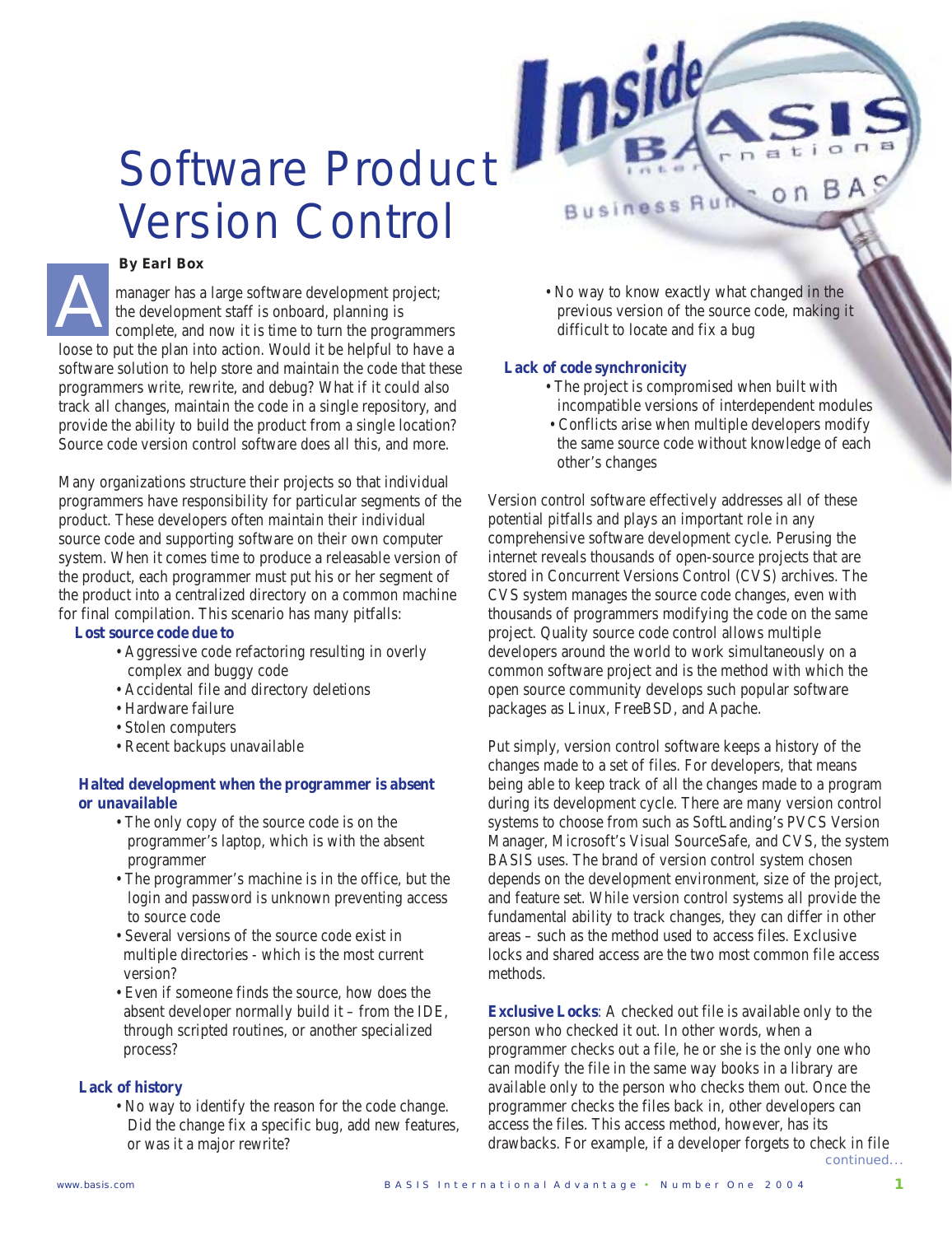changes over a weekend, these files are unavailable to other developers who may need to make additional modifications. Fortunately, there are administrative tools that overcome these situations but it can still be a problem from time to time.

**Shared Access**: Multiple developers have simultaneous modification access to the same file(s). When the developer checks in their working

copy, CVS merges the updates from their copy with what is in the archive. Most of the time developers modify separate sections of the code so there are no conflicts. However, during the rare times when two developers change the same lines of code, CVS handles this cautiously. It puts the modifications from the archive and your modification to the same lines into your local copy of the file, with annotations that identify the conflicts. CVS merely identifies the conflict, relying on the developer to resolve the issue.

At BASIS, the central software archive resides on a UNIX machine and the developers access it either from other UNIX, Linux, or Windows machines using the built-in client/server access methods. CVS supports various platforms for both the clients and servers.

Some of the more powerful concepts and functions that CVS offers include:

**Checkout** – the process of checking out a copy of one or more files from the archives to a local computer. Developers can check out a single file, a module consisting of several files, or the entire archive at a designated version. The ability to check out different versions allows a developer to build the product

from various stages in its life, regardless of how many files other developers added, deleted, or changed in the interim.

**Branching** – the ability to freeze source code at a specific point in the archive process. Branching allows part of the development team to continue developing future changes/ enhancements in the main line of the archive while another part of the team makes changes that only apply to the branch. The branch keeps the two development projects separate, however, it is possible to merge a branch back into the main line later, if desired. Because of this, branching makes it possible to setup a "skunkworks" project development scenario and either discard it or merge the changes into the main project.

Branching also provides reproducibility, allowing developers to "go back in time" and check out source code as it existed at any point. This makes it possible to recreate a previous version of the product, regardless of the number of subsequent changes, additions, or deletions to the project. The BASIS IDE™ creates a graphical representation of the history of all changes to a file and its branches, as displayed in **Figure 1**.

continued...



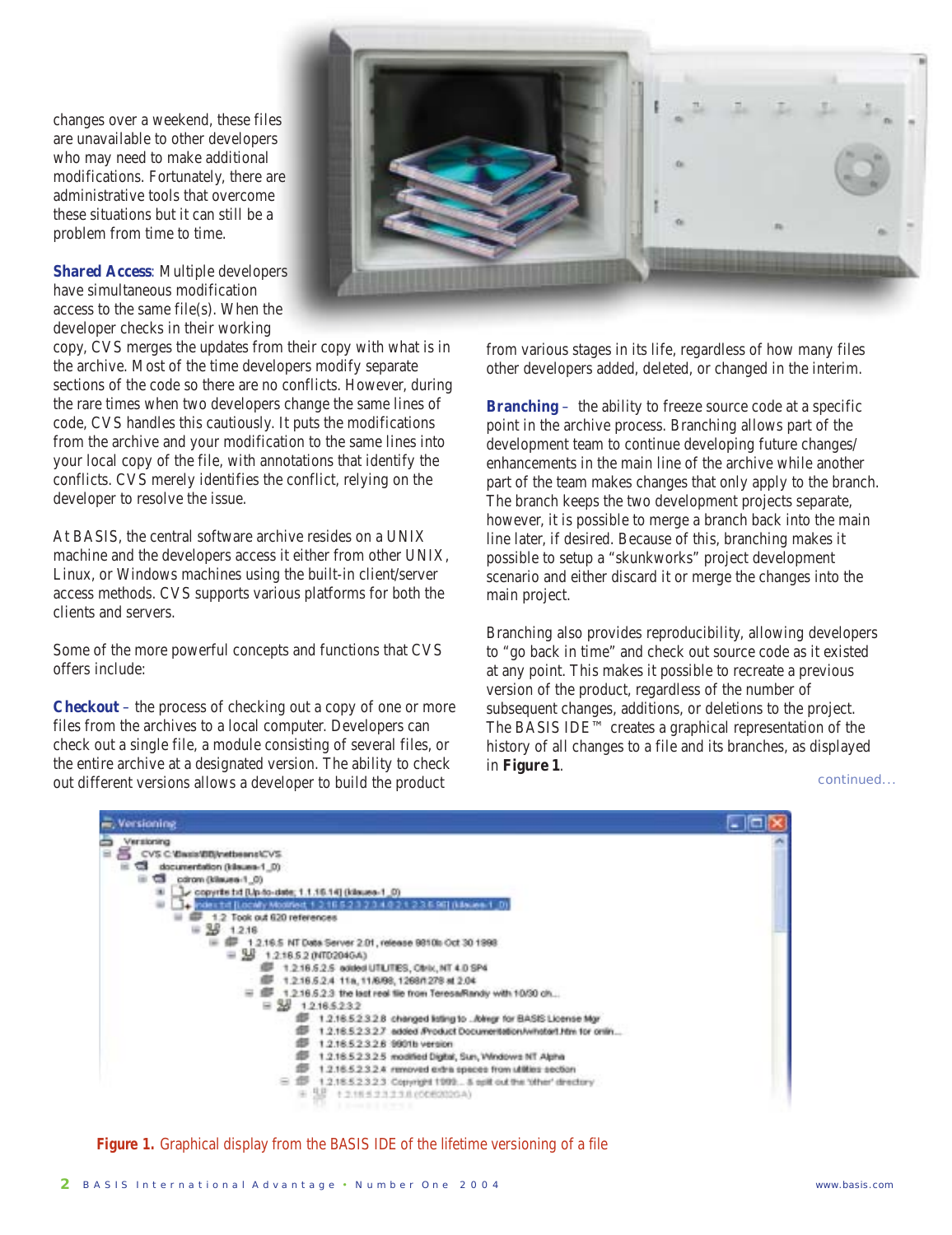

**Figure 2.** CVS log shows the generated **log message**, **user-defined tag(s), revision**, and **time stamp**, for that version.

**Tag** – the user-defined name assigned to a specific revision of a file(s). Tagging may more intuitively identify a particular version of a file. A developer will more readily remember the tag than an obscure date or the lengthy revision as shown in **Figure 2**.

**Log** – the overview of the changes (see **Figure 2**) made to a particular file without having to peruse the code. When checking in changes to a file, developers provide a description of the work done. These descriptions give an overview of the changes, or perhaps even mention which bugs or defect numbers the code changes address. Viewing the log of changes makes it easy to see what modifications occurred in the file and why, without having to look at the individual lines of the source code.

**Diff** – the comparison between two different revisions of a program. This allows the developer to determine when, where, and who corrected a problem, added a new feature, or introduced a particular bug into the source code.

Since a complete archive of a project contains multiple versions of many files, one might conclude that CVS stores a full copy of each file and requires a significant amount of hard disk space. Fortunately, this is not the case. CVS stores the initial ASCII file in its entirety and then, in subsequent revisions, only tracks the changes. Storing these incremental changes dramatically reduces the storage requirements for the archive.

It is difficult to complain about the price of CVS because it is free! The BASIS IDE is also free and includes an integrated CVS client, simplifying the developer's ability to use CVS for all BASIS products. Whether developing a project in PRO/ 5®, Visual PRO/5®, or BBj®, CVS gives the programmer the ability to maintain safe and accurate version control from within the BASIS IDE. This is just one more reason why the BASIS IDE is the tool of choice for BB<sup>x</sup> development.

continued...